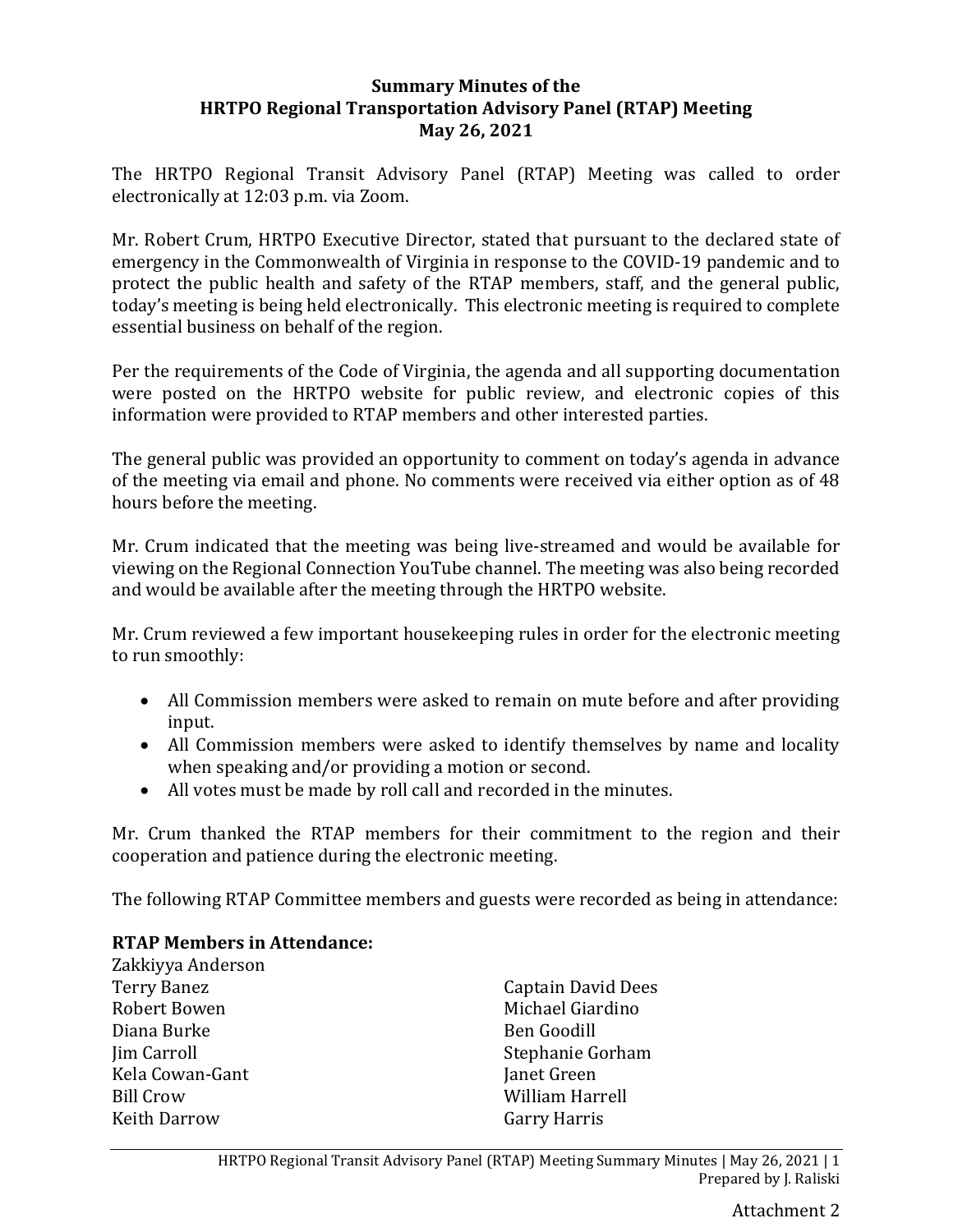| Kristen Hatchett    | Verlaine Quinniey       |
|---------------------|-------------------------|
| Kurt Hofelich       | Captain Jason Schneider |
| Jason Inge          | Scott Silsdorf          |
| Sarah Jane Kirkland | Jason Souders           |
| Chip Land           | <b>Bryan Stephens</b>   |
| <b>Brad Martin</b>  | Julie Summs             |
| Mary Mathena        | <b>Bryant Thomas</b>    |
| Martha McClees      | Zach Trogdon            |
| Bob McKenna         | Michele Walker          |
| Jennifer Mitchell   | Jesse Welsch            |
| Dr. Keith Moore     | Jim Wofford             |
| Tony Nero           |                         |
|                     |                         |
|                     |                         |

### **HRTPO/HRPDC Staff in Attendance:**

Robert A. Crum, Jr. Pavithra Parthasarathi Rob Case Greg Grootendorst

John Harbin Jeff Raliski Dale Stith

### **Others Recorded Attending:**

Ray Amoruso; Angela Bezik; Joe Dillard, Jr.; Thelma Drake; Cindy DiFranco; Sarah Ellis; Amy Inman; Steve Jones, Kevin Page; and Mark Shea.

### **Reports from RTAP Work Groups**

Mr. Robert Crum, HRTPO Executive Director, summarized the past RTAP actions to create and assign members to nine individual work groups dedicated to the following topic areas:

- Transit Oriented Development Along the Regional Backbone Network
- Affordable/Accessible Housing
- Bus Stop Amenities
- Transit Advocacy/Ambassadors
- Transit and the Military
- Serving Major Employment Centers
- Transit for the Williamsburg/Virginia Beach Tourism Corridor
- Technology
- Universities/Colleges

Each work group was tasked with developing 1 – 3 action steps that could be taken in each topic area to advance/strengthen transit in the Hampton Roads/757 Region.

Mr. Crum stated that the RTAP membership would begin today to hear reports from the various work groups on their recommendations. To ensure adequate time for presentations of these recommendations by the work groups as well as discussion by the RTAP membership, reports today would be limited to three work groups. Additional RTAP meetings will be scheduled at future dates to receive reports from the remaining groups.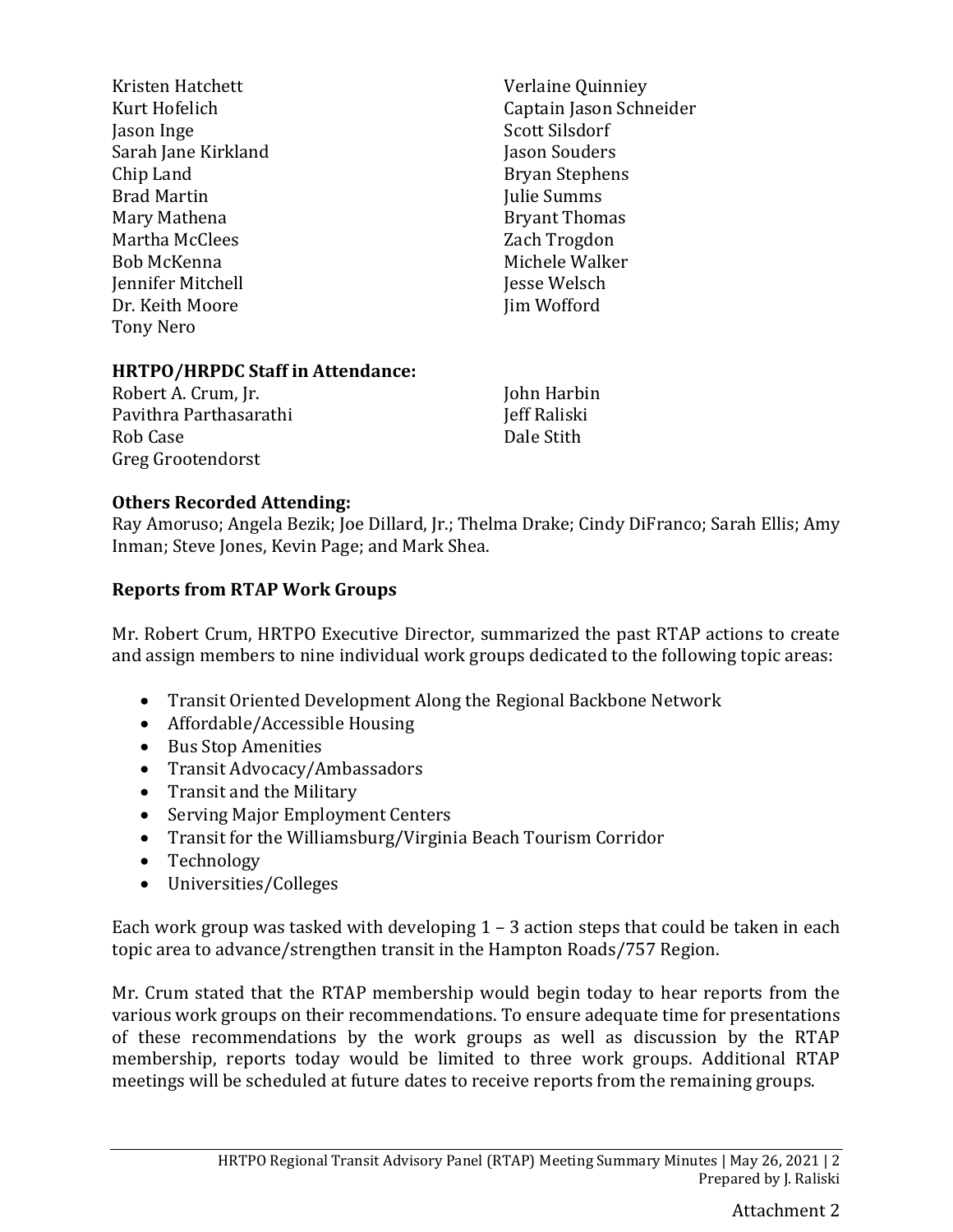Mr. Crum indicated that the work groups reporting and presenting today would be:

- Serving Major Employment Centers
- Transit and the Military
- Affordable/Accessible Housing

Each report was to be limited to 15 minutes to allow time for discussion by the RTAP membership.

## *Serving Major Employment Centers*

Mr. Bill Crow presented the report of the Serving Major Employment Centers work group. Mr. Crow stated that the guiding principal for the work group was that in order for the Hampton Roads/757 Region to compete with other metropolitan areas for jobs and economic growth, a strong, regionally connected public transportation network is a necessity. Within this framework, the three recommendations being made to the RTAP are:

- Enhanced transit service to the emerging EVMS/CHKD/ODU health care epicenter in Norfolk with improved linkages to other health care and research facilities throughout the region
- Enhanced transit service and options to Newport News Shipbuilding
- Enhanced transit service and options to the Southside Shipyards

Mr. Crow indicated that the shipyards have major parking challenges and further added that the proposed Regional Transit Backbone Network configuration will not serve the Southside shipyard area well. The work group suggested that a potential strategy to improve commuting options is to partner with retail centers to take advantage of underutilized parking lots for expanded park and ride opportunities.

In the follow-up discussion, Mr. William Harrell stated that HRT is already looking at some of these issues.

Ms. Amy Inman reported that the current Norfolk transit system redesign study will enhance connections to medical facilities and major employment centers.

Ms. Angela Bezik shared the benefits of her past Park and Ride experience in New Jersey. Ms. Zakkiyya Anderson echoed these points from her time living in Atlanta.

Mr. Crum asked if the Chambers of Commence could help with convening retail partners to discuss expanded Park and Ride opportunities in the region. Mr. Bob McKenna agreed to help facilitate such sessions.

Mr. Bryan Stephens highlighted the emerging Off Shore Wind industry as future transit need that will need to be supported. He also agreed to assist with the Park and Ride discussion.

Ms. Diana Burke summarized the importance of the tourism and hospitality industries, especially related to the criticality of transit for workers. Mr. Ray Amoruso of HRT summarized the new and reconfigured MAX routes that are being implemented to improve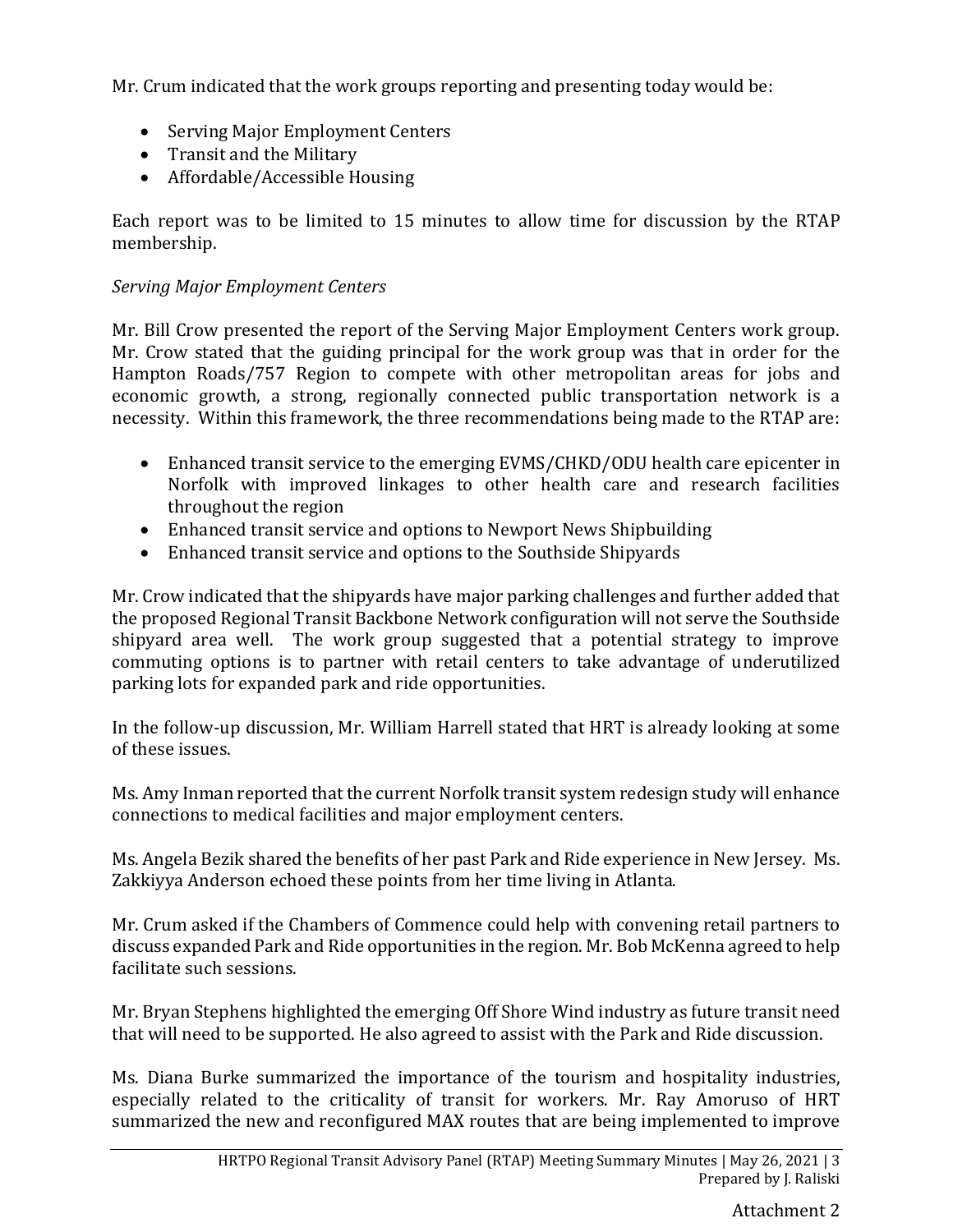transit service to the Virginia Beach resort area. Mr. Amoruso also stated that starting in the fall, MAX service to the oceanfront will charge the same fare as a local bus to assist commuting workers.

## *Transit and the Military*

Captain David Dees presented the report of the Transit and the Military work group. Captain Dees indicated that the committee's recommendations focus on Naval Station Norfolk as the largest military facility in the region. The three recommendations being made to the RTAP are:

- Conduct a survey of military personnel at Naval Station Norfolk to determine interest in using public transit
- Developing an Internal Circulator on Naval Station Norfolk
- Enhancing Park and Ride and Ridesharing Options

In reviewing the committee's recommendations, Captain Dees highlighted the urgency and importance of updating the personnel survey from about a decade ago so that a true sense of current commuter and travel needs can be understood and also stated that an internal circulator is central to making alternative transportation options attractive since Naval Station Norfolk stretches across seven miles. He noted that since Department of Defense funding is not available for such an internal circulator option, other funding options will need to be identified. Captain Schneider also stated that dedicated bus lanes could be an interesting longer term option for improving transit services to the military.

In follow-up discussion, Ms. Inman stated that the need for a Naval Station Norfolk circulator was a regional issue needing regional solutions.

Mr. Crow stated that security concerns at military facilities have to be taken into consideration in the design of any options or proposals.

Mr. Zach Trogdon asked if autonomous vehicles have ever been considered as a circulator option on the base.

Mr. Crow reminded the group that the military approval review process can be lengthy and complicated.

Mr. Garry Harris stated that multiple new Green Energy and Technology programs that are emerging at the federal level could potentially provide a funding opportunity for the proposed transit circulator. Mr. Crum noted that the HRTPO organization is monitoring the federal situation for any new funding opportunities for regional transportation initiatives and priorities.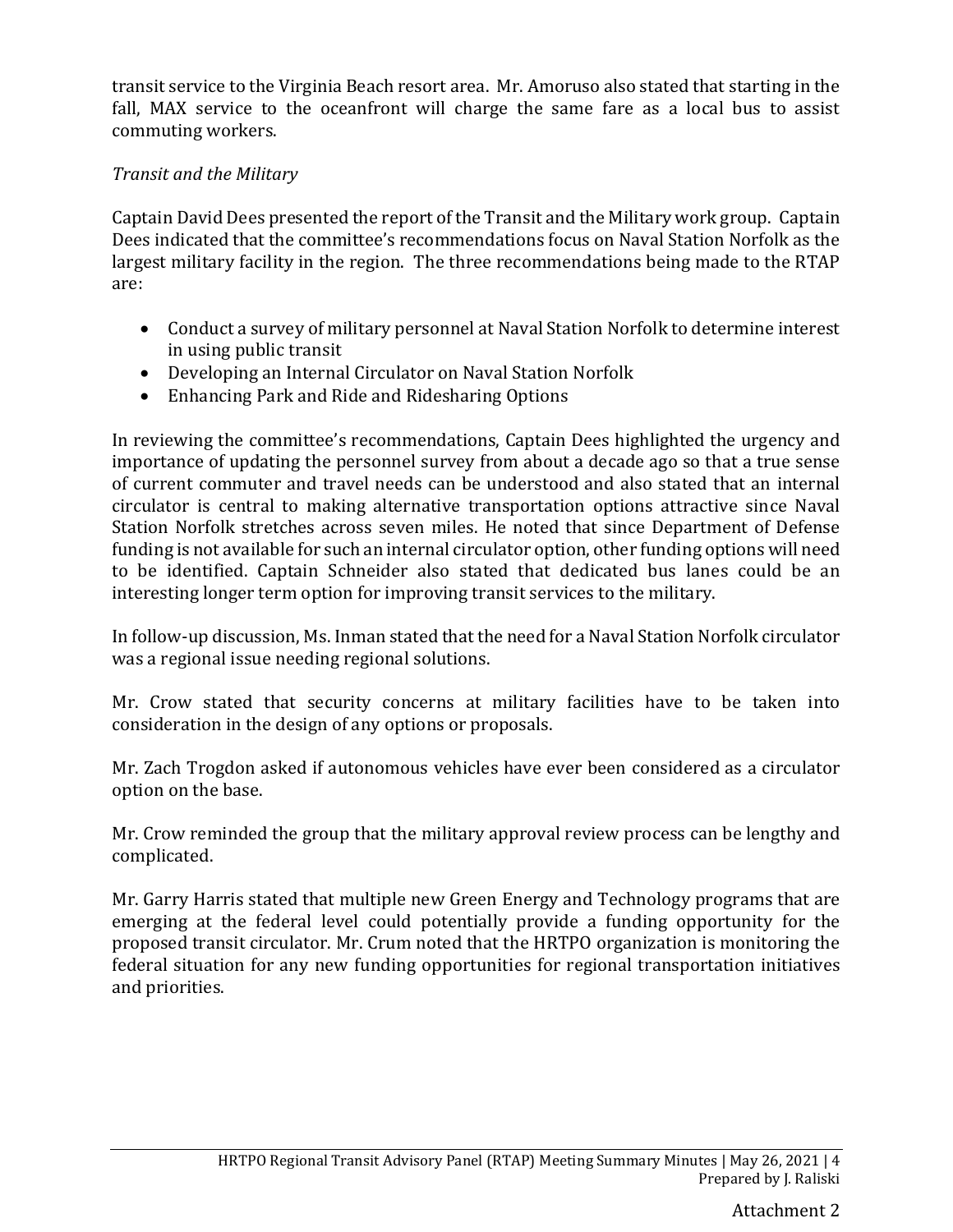# *Affordable/Accessible Housing*

Ms. Zakkiyya Anderson presented the report of the Affordable/Accessible Housing work group. Ms. Anderson reported that the work group focused on the following issues:

- Educating the entire community on what affordable housing really means and how it relates to a living wage
- Promoting greater understanding of how housing affordability is calculated
- Advancing the goal of doing more faster to address housing affordability through the creation of broad coalitions

Ms. Anderson emphasized that the Hampton Roads region has a severe urban housing crisis with some of the highest eviction rates in the nation at present. Further, investments in affordable housing have been shown to help save potential future costs in other programs.

In follow-up discussion, Mr. Harrell stated housing affordability is a very complicated issue and is part of the challenge in hiring staff right now. As part of the upcoming union negotiation upcoming at HRT, issues such as daycare and work/life balance are expected to figure prominently.

Mr. Jeff Raliski reported that the work group would like to encourage City Planning Departments to include the full consideration of potential affordable housing opportunities as part of the standard review process for new residential development proposals along the new regional backbone network.

Mr. James Wofford asked if the current real estate market might be pushing people out further in search of affordable housing options into areas that may not be as well served by transit.

Mr. Harrell responded that HRT will be introducing two microtransit pilot programs in the near future to help test the ability of such technologies to connect lower transit market areas to the backbone system.

Mr. Wofford stated that the RTAP group has an advocacy role to play in supporting and highlighting the need for more affordable housing in the region with good access to transit.

Mr. Crum responded that as reports from all of the groups are received and review, it is likely that some issues and priorities will overlap and align.

Mr. Jason Inge reported that the Senior Services organization is currently doing a rehaul of its services based on updated census data and will be looking to collaborate with HRT and other partners.

Ms. Inman emphasized the importance of linking transportation to development stating that the current St. Paul's redevelopment project in Downtown Norfolk has leveraged a \$15M federal BUILD transportation grant to help create an integrated network of sidewalks, bike lanes and bus lanes to enhance connectivity for residents in the new community.